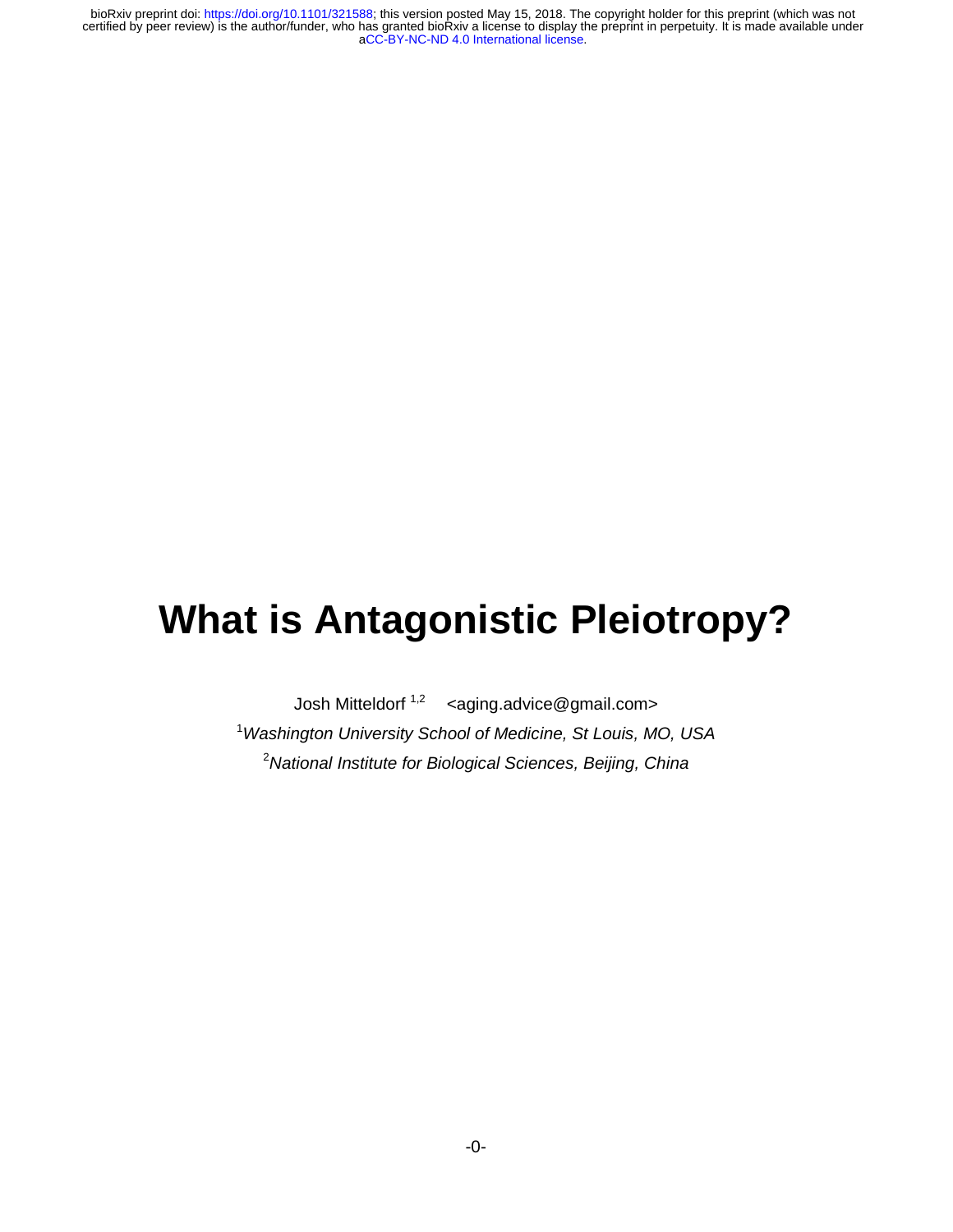# What is Antagonistic Pleiotropy?

Josh Mitteldorf<sup>1,2</sup> <aging.advice@gmail.com> 1 *Washington University School of Medicine, St Louis, MO, USA*  2 *National Institute for Biological Sciences, Beijing, China*

#### **Abstract**

Antagonistic Pleiotropy has been the dominant theory for evolution of aging since it was first proposed 60 years ago. Indeed, examples of pleiotropy have been observed, but there are also many examples of mutations that lead to longer lifespan without apparent cost. This poses a dilemma for the logic of the theory, which depends critically on the assumption that pleiotropy has imposed an inescapable precondition on evolution. Another interpretation is possible for the pleiotropy observed in nature. Natural selection may actually favor pleiotropy as an evolved adaptation. This is because the combination of high fertility and long lifespan is a temptation for individuals, but a danger for the health of populations. Predator populations that grow faster than their prey can recover are at risk of extinction. Once a sustainable mix of fertility and longevity has been established by multilevel natural selection, pleiotropy can help to assure that it is not lost. The population is free to shift from (high fertility/short lifespan) to (lower fertility/longer lifespan) as varying environmental conditions demand, without risking population overshoot and collapse. I describe herein experiments with an individual-based computer simulation in which pleiotropy evolves as a group-selected adaptation under a range of assumptions and in a broad swath of parameter space.

#### **Introduction**

Antagonistic pleiotropy [1, 2] (AP) is currently the best-accepted explanation for the evolution of aging. The theory posits that there are genes (or evolved patterns of gene expression) for fertility and other essential elements of individual fitness that are so closely tied to loss of homeostasis and self-destruction late in life that natural selection has been compelled to accept the latter as a necessary cost of the former.

Senescence poses a dilemma for evolutionary theory because it clearly has a conserved genetic basis [3], despite its wholly negative impact on individual fitness. The advantage of the AP theory is that it resolves this dilemma within the context of uncontroversial selection mechanisms that are rooted in individual competition. The AP theory invokes no group selection. The disadvantage is that empirical evidence for pleiotropic links is spotty [4]. Many examples of pleiotropy have been discovered, but no evidence that they are unavoidable, or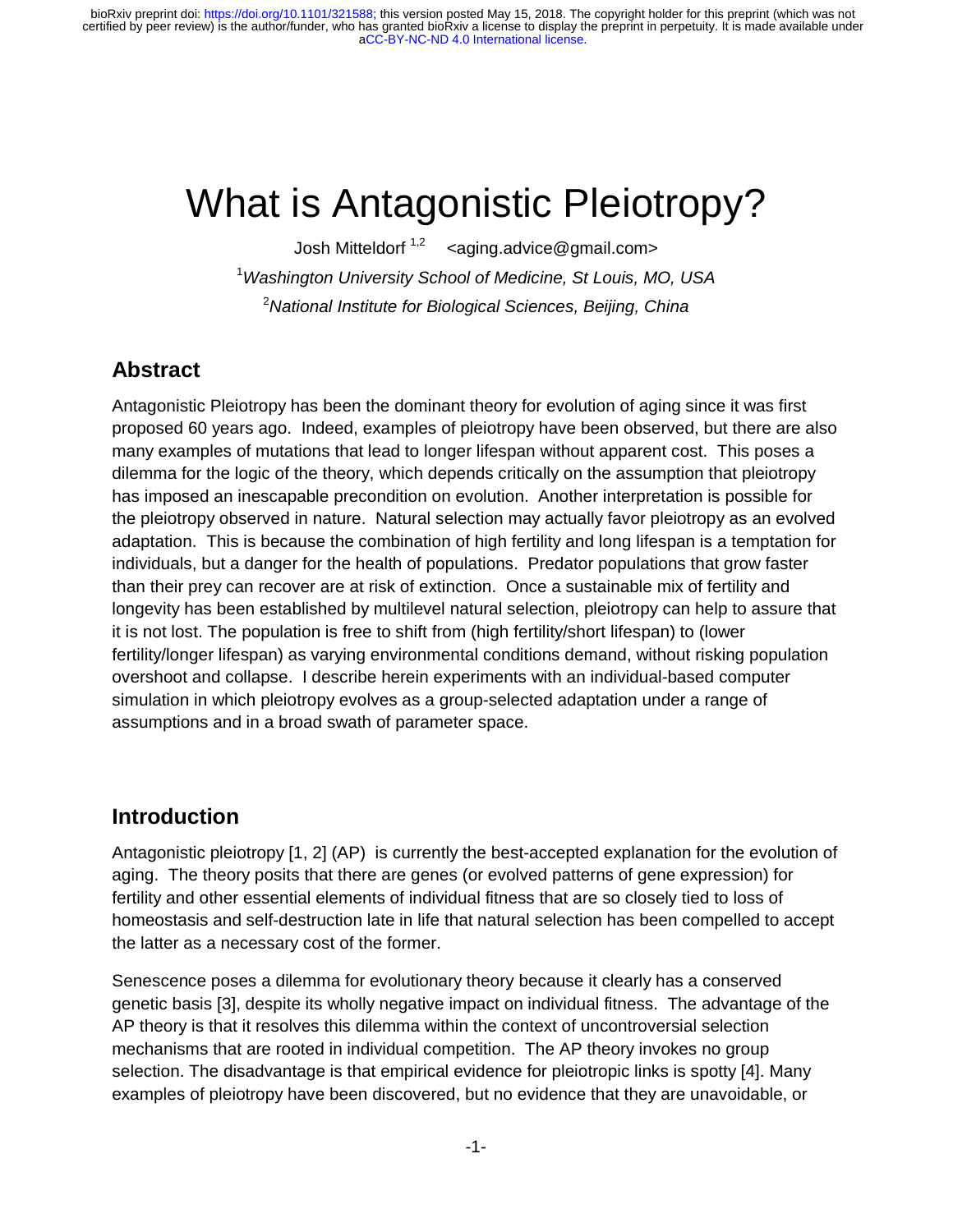that they constrain natural selection in any meaningful way [5]. Worse, there are many known genes that accelerate aging for which no concomitant benefit has been identified. In his classic text on evolution of aging, Stearns [6] compiled a table of such genes across many species, and in the 26 intervening years, the number has grown beyond tabulation. Kenyon et al [7] describe cases of worms and other species as well in which disabling a gene that is prevalent in the wild type produces a healthy, long-lived mutant.

Spotty evidence has been interpreted as partial support [8], but I argue that it is incompatible with predictions of the AP theory [4]. Inconsistency of pleiotropy undermines the core logic of AP theory, because the theory depends critically on the assumption that the costs and benefits of pleiotropy are inseparable.

Contrary evidence includes both genetic and demographic examples.

There are (genetic) examples where senescence has evolved despite the fact that a clear, costfree alternative is available. The most famous is fitness of the Trinidad guppy population as documented by Reznick [9], but there are many others [10-13]. Reznick found that guppies in a low predation environment had evolved lower fertility, shorter lifespan, and slower swimming speed, compared to a sister population just a few hundred meters distant in a high predation environment. Presumably, the lower fertility and shorter lifespan were necessary to keep population in check without the pressure of predation, but population regulation is a group benefit, incompatible with the framework of AP theory [14].

Demographic studies have generally not identified a "cost of reproduction." Looking across the animal kingdom, Finch [15] concludes that reproduction often poses an immediate risk of death, but there is no evidence that fertility is linked to accelerated aging later on. Human demography finds no negative association between female fertility and longevity [16] and sometimes a small positive association is claimed [17, 18]. Some theorists argue that lack of evidence for a cost of reproduction should not be counted against the theory because natural selection has forged a compromise between fertility and longevity at the genetic level, not in any individual lifespan. The demographic evidence would be damning to the Disposable Soma theory, because it is based on metabolic tradeoffs, but not to other flavors of AP. But in all events, the many examples of cost-free genetic modifications that extend lifespan are a problem for AP theory.

For inconsistent pleiotropic links between fertility and senescence, another interpretation is possible. Within the context of adaptive theories of aging [4, 19-21], antagonistic pleiotropy may be an adaptive trait that preserves the long-term communal benefits of aging from being lost to the short-term power of individual selection. This perspective presumes that senescence has evolved by the long-term action of multilevel selection, as a compromise between the individual benefit of long lifespan and the communal risk of chaotic population dynamics. The combination of long lifespan with high fertility leads to population growth rates that are too rapid compared to regeneration time of the reservoir of food species. Population overshoot becomes severe, leading to chaotic population dynamics and extinction [4, 22]. Pleiotropy can be an evolved mechanism to avoid this Tragedy of the Commons [23]. Rapid, efficient individual selection is always pushing fertility higher and life spans longer, but if fertility and lifespan are inversely linked, the danger is avoided. A diversity of strategies can remain in the population with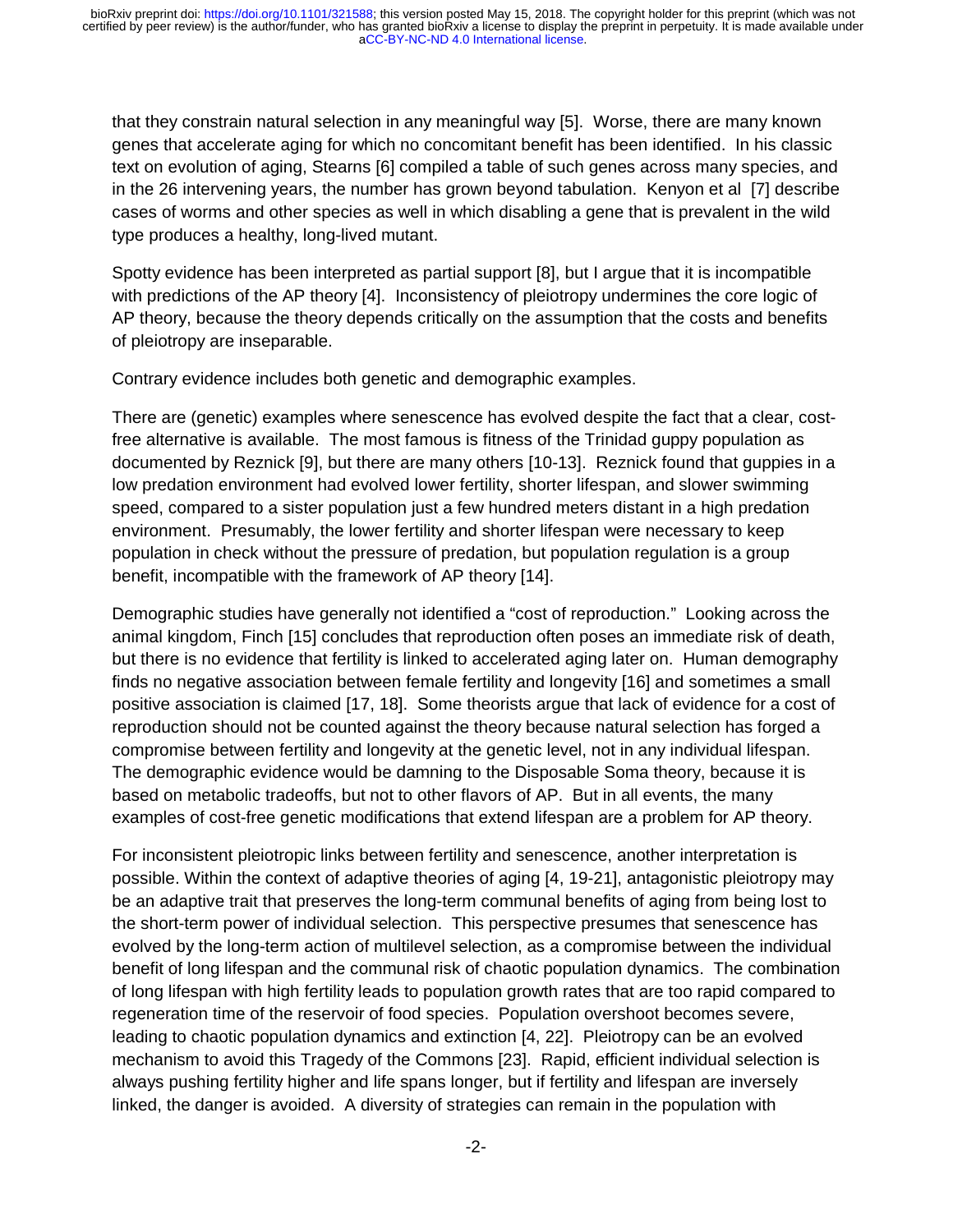combinations of (long lifespan/low fertility) or (short lifespan/high fertility), but the population is protected from "cheaters" that might take over the population with an unsustainable combination of long lifespan and high fertility, pushing the population into overshoot and extinction. Keeping the product of lifespan and fertility in check is important for demographic stability of populations and ecosystems [4, 24, 25], and antagonistic pleiotropy as an evolved trait provides the benefit of suppressing the appearance of cheaters.

An objection might be raised that pleiotropy is everywhere in the genome, and no evolutionary mechanism is required to explain the provenance of pleiotropy in this particular case. But universal pleiotropy derives from nature's economy, the re-use of old tools for new tasks. Pleiotropy results when evolution proceeds along a path of least resistance. *Antagonistic* pleiotropy demands an evolutionary explanation because it is not the dual use of a single trait, but rather the compelled acceptance of a linkage that is costly to individual fitness.

From the framework of conventional population genetics, another objection arises: that "natural selection has no foresight". It seems like teleological thinking to imagine that natural selection might be so wise as to protect senescence against the force of short-term selection because it poses a risk of extinction from population overshoot.

To this, I respond with (1) an uncontroversial example of a parallel case in which natural selection has created just this sort of protection against short-term advantage, and (2) a simple computational model, including group selection and individual selection in a natural balance, in which it can be seen that pleiotropy evolves handily as an adaptation.

### **Precedents**

The uncontroversial example is evolution of the linkage between sex and reproduction which appeared around the time of the Cambrian explosion. If sharing genes were optional, there would be strong individual selection to avoid sharing genes. Gene-sharing wastes time and energy. For the best-adapted combinations of genes, there is a cost to sharing genes with the competition. Sex became linked to reproduction precisely to make it obligatory. In most multicelled animals and plants, there are powerful genetic and anatomical barriers that prevent evolutionary reversion to asexual reproduction. The linkage between reproduction and sex is so familiar to us that we may forget that the linkage itself must have adaptive value, else it could not have evolved.

Sex in the guise of conjugation first evolved in single-celled *protoctista*, and for hundreds of millions of years, sex was an activity independent of reproduction [26]. Reproduction took place via cloning, and sex took the form of conjugation. Sex had no adaptive value for the individual, and the first mechanism that evolved to enforce the sharing of genes was cellular senescence, an early mode of programmed aging. In ciliates, telomerase remains sequestered through the life cycle, hence telomeres are permitted to shorten during mitosis. Telomerase is released only during conjugation, requiring that every lineage must submit to conjugation periodically or it will succumb to telomere exhaustion and cellular senescence.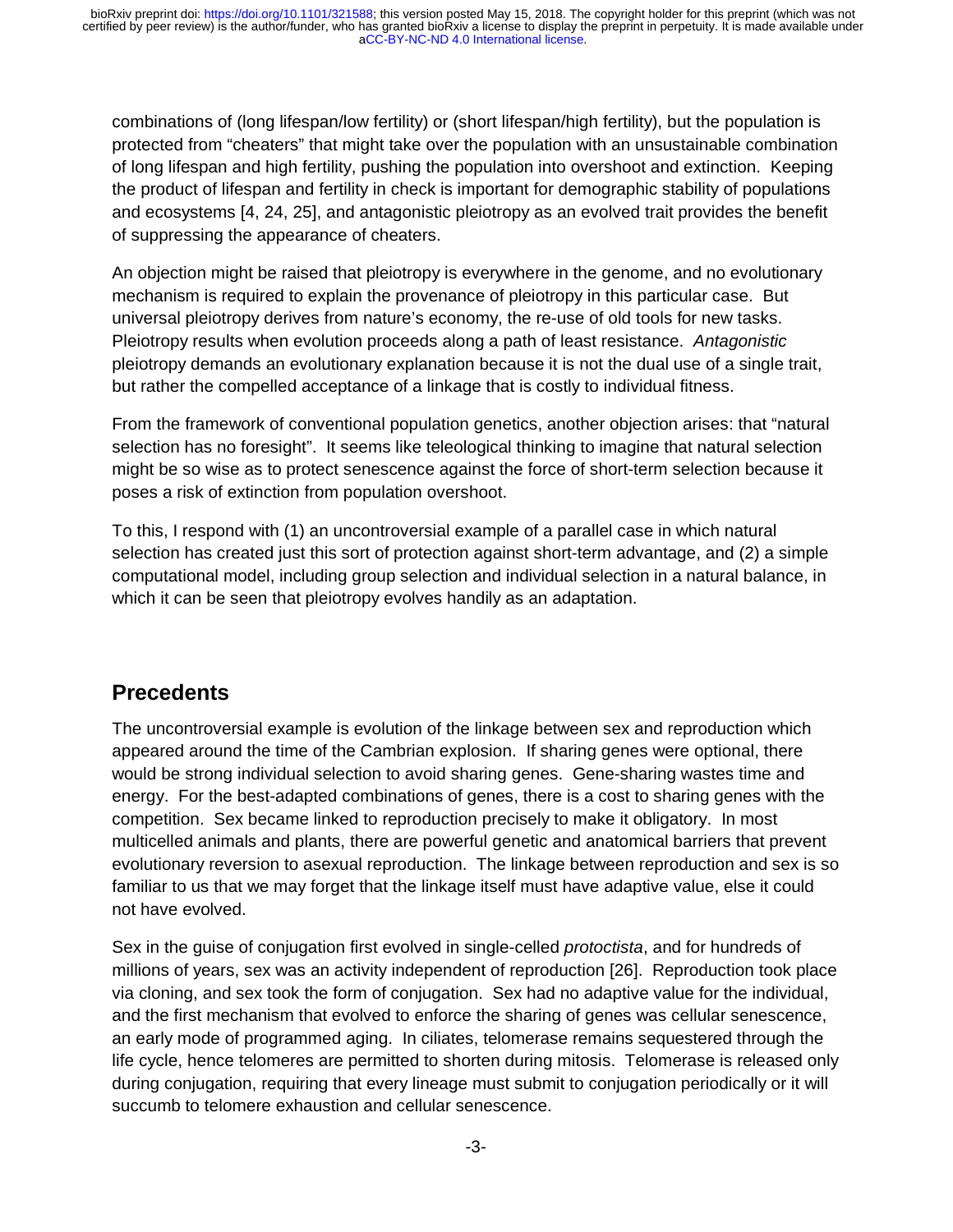With the appearance of multi-celled life, this method of making sex obligatory was no longer available. Quite remarkably [27], sex become anatomically bound to reproduction, enforcing the imperative to share genes in every life cycle. Among evolutionary theorists, the purpose of sex itself has been debated roundly for decades; but for the link between sex and reproduction, there can be only one conceivable purpose, and that is to enforce gene sharing, by effectively blocking the devolution to an asexual mode of reproduction. The reason that sex became a prerequisite to reproduction is that the selective advantage of sex accrues only to the deme, and the cost is borne by individuals. Without this tight linkage between sex and reproduction, sex would easily be lost to the efficient operation of individual selection and the community would lose its diversity and its capacity to adapt in a changing environment.

Thus the evolution of obligate sexual reproduction provides an antecedent for exactly the mechanism that I propose is responsible for the evolution of pleiotropy. Both sex and aging have group advantages and individual costs. Both are in danger of disappearing unless they are protected from the quick and efficient operation of individual selection. Sex is protected from individual selection by dividing the means of reproduction between two individuals, so that in order to replicate, every individual must share genes. Aging is protected from individual selection by many and various modes of genetic pleiotropy, linking longevity to substantial fitness costs.

Like sex, antagonistic pleiotropy is an evolvability trait, which is to say it has no effect on fitness in the here and now, but modulates the dynamic of natural selection over evolutionary time. The evolution of evolvability is not accordant with standard models of population genetics [28], but we know nevertheless that it has occurred [29, 30]. In addition to sex, common evolvability traits include differential mutation rates, the hierarchical structure of the genome, the maintenance of diversity, aging, and the genetic code itself [29, 31, 32]. Whether or not we accept proposed mechanisms for selection of evolvability adaptations, we must respect the fact that somehow evolvability has evolved.

### **The Delayed Logistic Model**

The computational model for the evolutionary emergence of AP is based on a metapopulation of local sites, each of which is governed by delayed logistic dynamics [22, 24, 33]. The logistic equation is a venerable model for behavior of populations subject to a fixed carrying capacity.

$$
dx/dt = ax(x_{ss}-x)
$$

Solutions of the logistic differential equation are always stable, with population  $x$  restoring smoothly and efficiently to the steady-state level  $x_{ss}$ . But in the real world, feedback concerning the sustainable steady-state level of population is not immediate. For animals, there is always a reservoir of food in the environment. In the long run, the reservoir is renewable, but in the short run the food reservoir can be substantially depleted by unsustainable consumption. As long as food can be found, reproduction may proceed unimpeded, oblivious to the impending food shortage. The population may continue to overshoot its steady-state level until severe food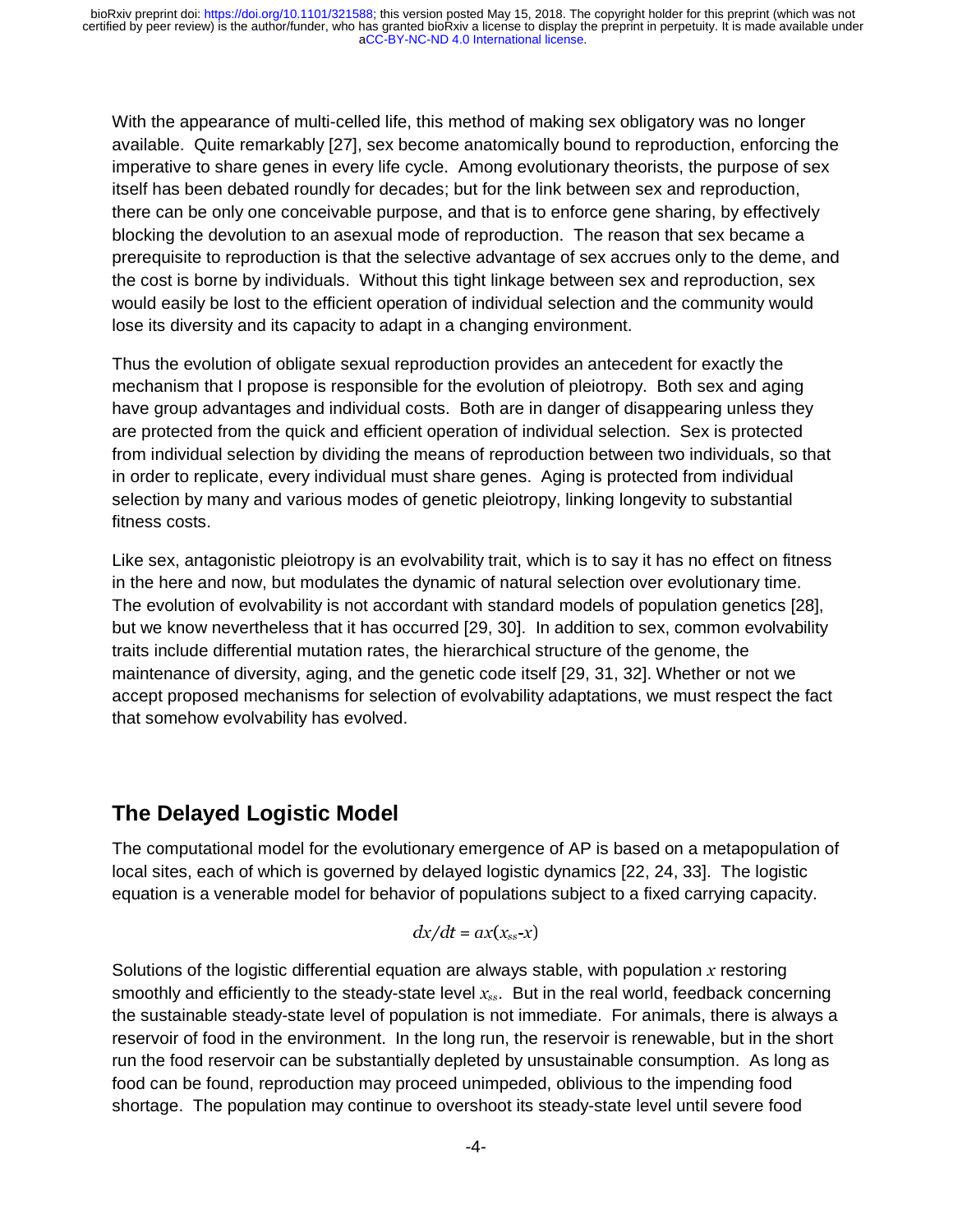shortage causes a massive die-off. Thus, food availability provides a basis for logistic population dynamics in which the restorative term in the equation is generally delayed in time. In contrast to the differential form of the logistic equation, solutions to the logistic equation with time delay can be either stable, fluctuating, or chaotic.

In the early history of chaos theory, the logistic difference equation with discrete time was the first equation used to demonstrate chaotic dynamics [34, 35]. The choice between smooth behavior and oscillating or chaotic behavior is predicted by the chaos parameter, defined as the product of the discrete time step Δt and the (logarithmic) population growth rate. If the chaos parameter is small, the population restores smoothly to its steady-state level. If the parameter is more than 2, there is some oscillation. As the chaos parameter approaches 3, the population curve behaves chaotically. For values >3, the population overshoots, then goes extinct in a single cycle. (Fig. 1)



**Figure 1 Time plot of the discrete logistic equation. As the time increment** Δ**t increases above ~2.5, the behavior of the solution goes from periodic to chaotic.** 

### **Heuristic behavior of populations with delayed logistic feedback**

The value of the delay is an environmental parameter, not under genetic control. But the population growth rate depends on fertility and lifespan, which are both evolvable traits. We expect that individual selection will push fertility higher and lifespan longer, creating ever-higher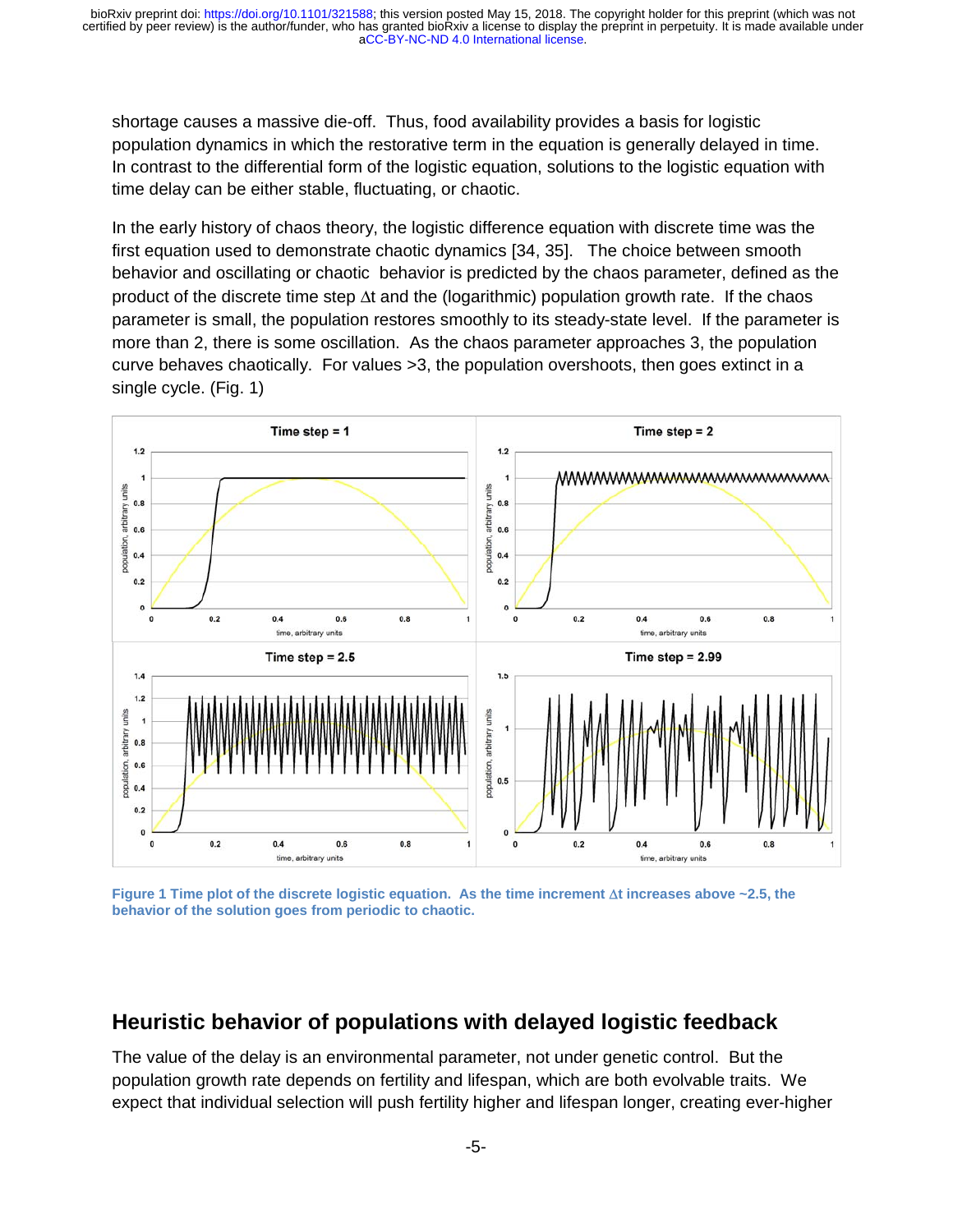growth rates at the population level. As growth rate increases, the chaos parameter approaches 3, and the local population destroys itself.

In a metapopulation, any local extinction will be temporary, as the population can be re-seeded from another population site that has not become extinct. The site that supplies founders to reseed the extinct site is likely to have lower fertility and longevity, simply because it has not yet destroyed itself. As this process of extinction and re-seeding is iterated, the metapopulation evolves toward a growth rate near the threshold of chaos. The dynamic of extinctions and reseeding holds the growth rate in check, so that extinctions become infrequent.

Individual selection, of course, pushes for both longer lifespans and higher fertility. A sustainable net growth rate, high enough to recover from population dips but low enough to avoid the chaos threshold, can be achieved either with low fertility or short lifespan or any combination of the two. So from the perspective of group selection, the two strategies are competitive. But reproducing quickly and dying sooner has an advantage at the level of individual selection. For the case of a stable population, it is well-known that the winning strategy is the one with higher Malthusian parameter *r* [36], and this corresponds to the combination of high fertility with short lifespan.

In the real world, many factors affect the optimal combination of lifespan and fertility, including incidental mortality, parental care, stability of other environmental factors, and physical constraints. We should not expect that shorter lifespans with higher fertility are always the optimal combination.

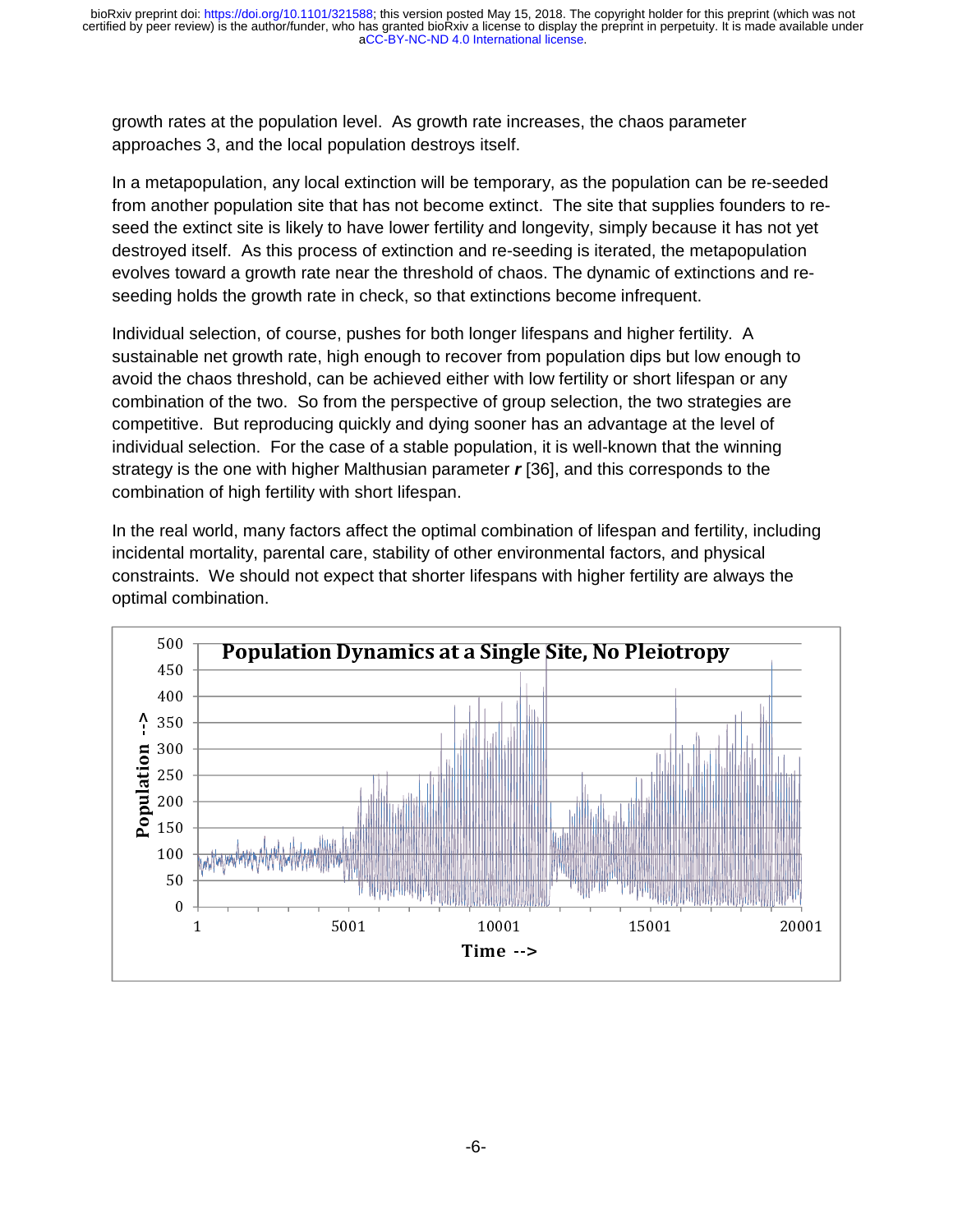

**Figure 2 Population curves for a single subpopulation site illustrate the basic dynamics of selection within the metapopulation. (a) without pleiotropy (b) with pleiotropy** 

Extracted from the present computer model, Figure 2 displays two samples of population dynamics at single sites. In 2a, we see a typical progression with evolved pleiotropy. Lifespan and fertility have been initialized with low values, so population growth is slow at first compared to the delay time. As fertility and lifespan evolve higher, the dynamic becomes unstable. Starting about t=5,000, population swings are extreme and extinctions are frequent. (Populations falling to zero are immediately re-seeded, so they appear to rise again continuously in the chart.) Dramatically, around time=12,000, one of the re-seedings happens to occur by an agent evolved for stable growth rate and for awhile the population is temporarily stable, but soon individual selection pushes fertility and lifespan higher again, and the deep cycling returns. Globally, the metapopulation only survives because individual sites don't all become extinct at once, but pockets of stability remain rare and temporary. For comparison, 2b shows a typical progression when pleiotropy is permitted to evolve. The initial march toward chaos is similar but slower. The population enters a stage of deep cycling. Then at about t=14,000, one of the re-seedings happens to occur by an agent evolved for stable growth rate. This time, the stability is not lost, because pleiotropy has evolved. The population growth rate is protected from further increase because every increase in fertility is balanced by a corresponding decrease in lifespan, and *vice versa*. Thereafter, population dynamics remains stable for many thousands of time steps (off the right edge of the graph, not pictured).

#### **Metapopulation Dynamics of the Present Model**

I have argued [4] and others have agreed [25] that local population dynamics can be rapid [37] and that local extinctions can be a strong and rapid selective force [38], comparable in efficiency to individual selection, but pulling in the opposite direction. This provides the basis for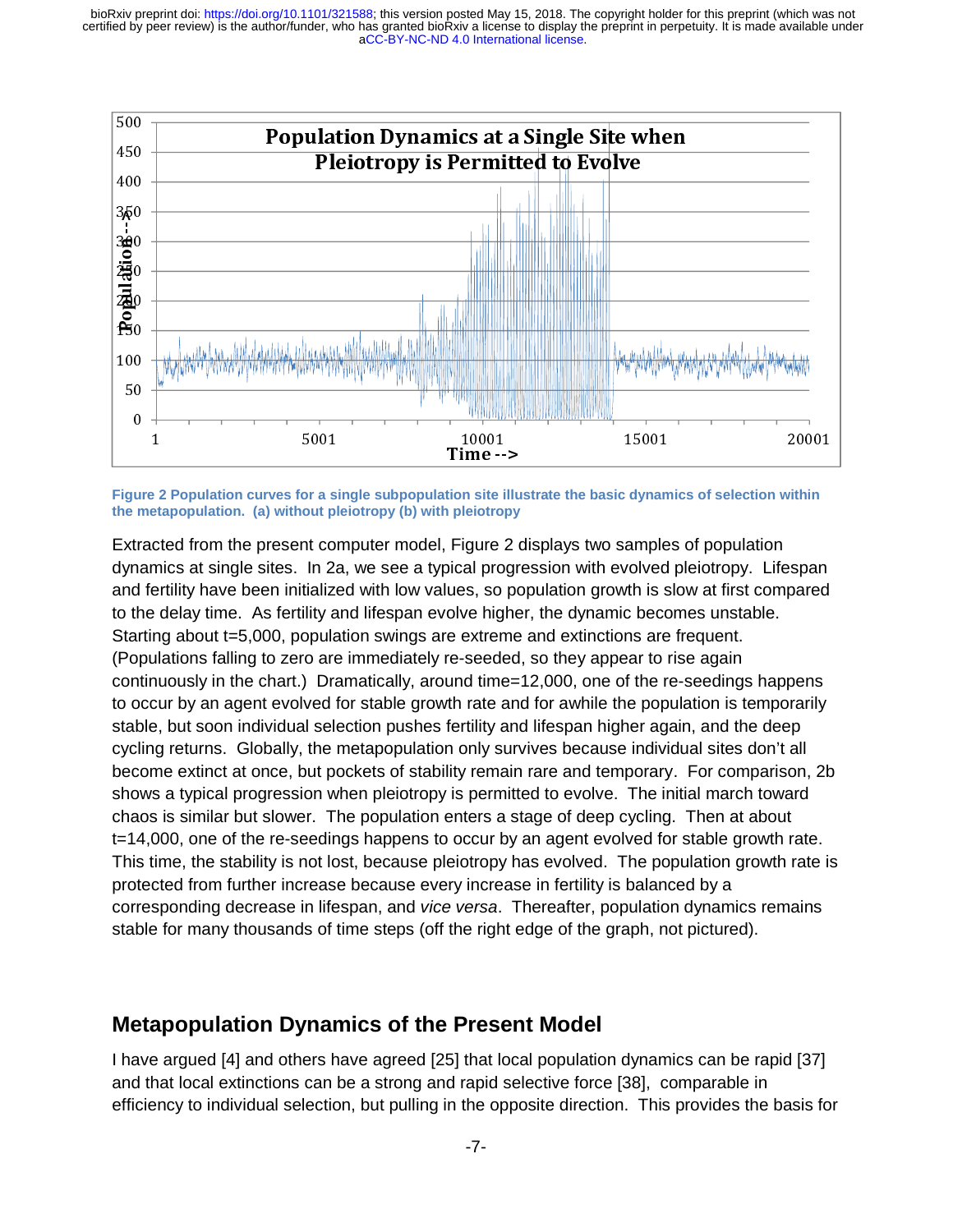the most plausible scenario for the evolution of senescence. Even in the case of no pleiotropy (above, Fig. 2), growth in fertility and longevity are tempered by the discipline of continuing extinctions. Each time a population drives itself extinct, it is re-seeded from a site that is less far along on the suicidal path of accelerating growth. The re-seeding agent is likely to have lower fertility and longevity than the site's recent (extinct) occupants. This dynamic holds lifespan and fertility permanently in check globally, albeit at levels that are just over the line of unsustainability. By itself, each site is unstable, but globally, the metapopulation can maintain itself indefinitely.

When the option of evolvable pleiotropy is added to the model, the individual sites have a resource for restraining their suicidal march toward higher growth rates. Sites that evolve a linkage between higher fertility and shorter lifespan can avoid the repeated brushes with extinction, and remain stable for a long time. If individuals in which mutations for lifespan and for fertility are inversely linked can dominate a local population, then that population can escape the hazard of continually evolving over the brink of chaos. The advantage of the stable population is realized as a greater probability that its individuals will become the founders that re-seed sites that have oscillated to extinction.

### **Model Results**

For a broad range of parameters, pleiotropy evolves to a value between -0.5 and -0.7. This is on a scale where 0 means that fertility and longevity mutate independently without linkage, and -1 indicates perfect inverse correlation. (The minus sign means that longer lifespan is linked to lower fertility. The model also permits positive values of pleiotropy, meaning that lifespan and fertility would rise and fall in parallel.)

Results were recorded for a range of the delay parameter, for 5 values of the migration parameter, and for two ways of selecting the founder agent that re-seeds each site after extinction, to wit: In series (A), the individual is chosen at random from the metapopulation, every individual having equal weight. In series (B), sites that are less volatile are favored, so individuals from stable sites have a better shot at re-seeding. The importance of this choice is clear, because it is only in spreading from site to site that a genotype can prevail in the metapopulation. (A) is certainly an underestimate of the force of group selection, because it gives an advantage to sites that have population blooms with many times the steady-state sustainable population. In the real world, it takes time to find a newly empty homeland ripe for colonization, and a population that blooms and dies is unlikely to export successfully. (B) is probably an overestimate of the force of group selection, because it weights too heavily in favor of the stable sites over the volatile sites which might have much larger populations to export.

For low values of migration, pleiotropy almost always evolved to a value between -0.5 and -0.7. For the highest values of migration, pleiotropy failed to evolve. This is to be expected, because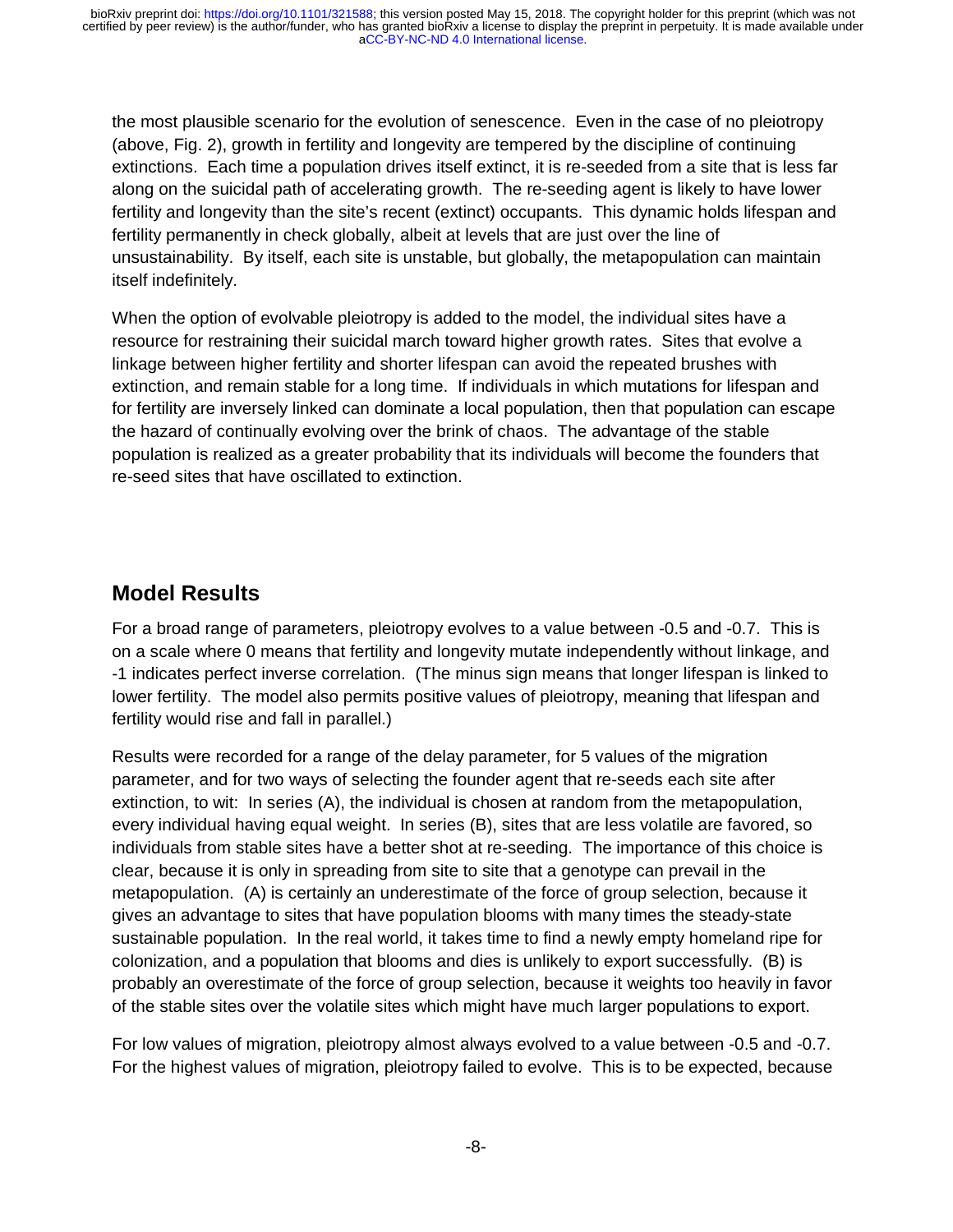sufficiently high rates of migration effectively turn a metapopulation into a unified population, and only individual selection matters.

With very high values of migration, the "profligate" strategy is optimal: the combination of long lifespan and high fertility produces high, short-lived population peaks, followed in a few cycles by local extinction. If this strategy takes over enough sites, it can sustain itself with continual reseeding. The profligate strategy evolved with positive values of the pleiotropy parameter, the opposite of antagonistic pleiotropy. In option (A) the profligate strategy did tolerably well for high values of the delay parameter, but appeared only rarely for low values. In option (B), the profligate parameter almost always fared poorly. Negative pleiotropy (AP) evolved in over 95% of the runs, but occasionally there was an outlier run in which the profligate strategy took over.

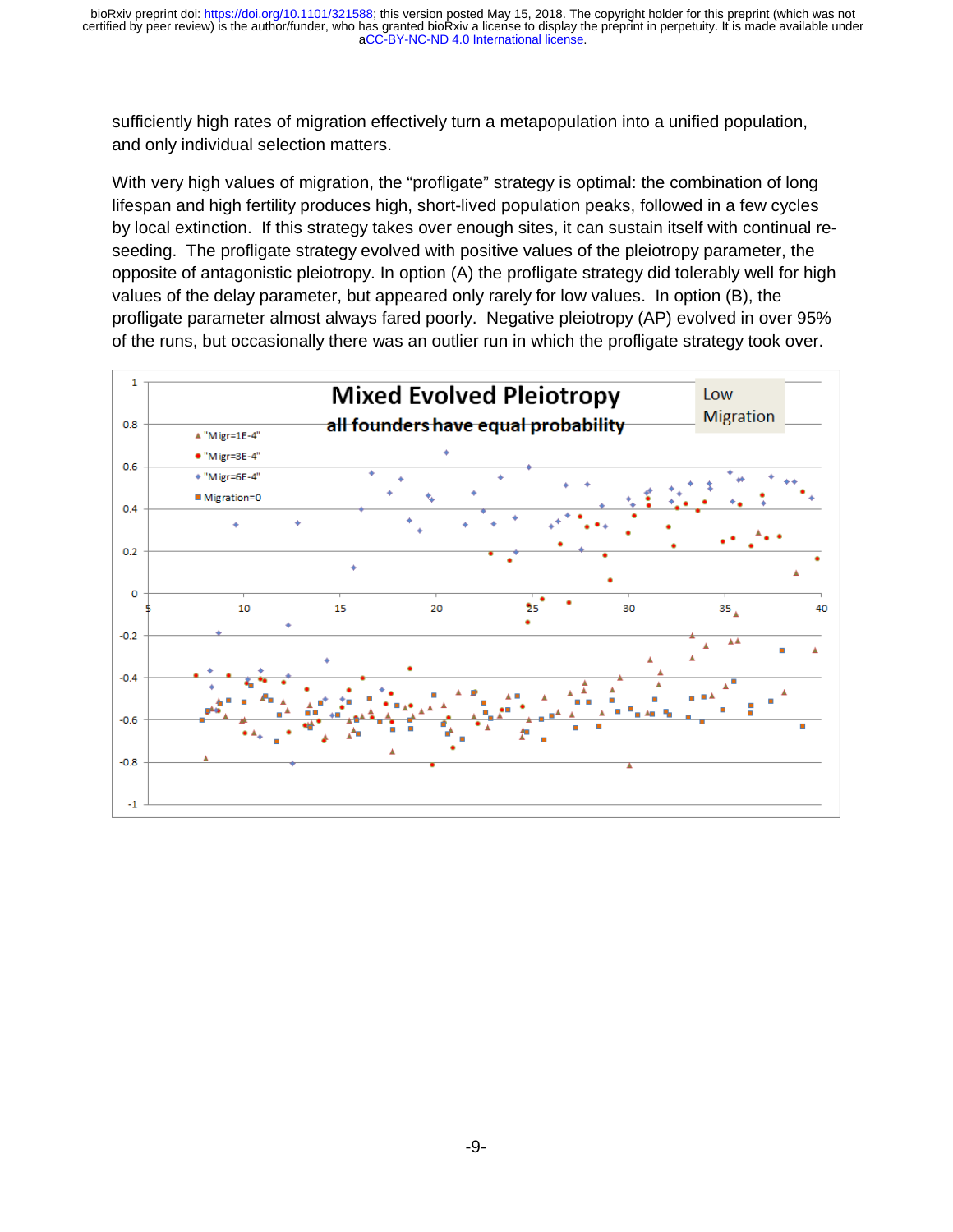

**Figure 3 Results for evolved pleiotropy with low migration rates. (A) Every agent has equal opportunity to emigrate. (B) Preference is given to more stable sites in emigration and re-seeding.** 

Figure 3 displays the low-migration results. 3(A) is re-seeding with a random agent (option (A)). 3(B) is reseeding with an algorithm that gives more weight to low-volatility sites. Notice that both results stay almost always in the domain of evolved negative pleiotropy; but for option (A), "low migration" means 0 or  $1x10^{-4}$ . In option (A) the runs with migration=3x10<sup>-4</sup> and 6x10<sup>-4</sup> both evolve pleiotropy at low values of delay, then cross over to no pleiotropy or positive pleiotropy for higher values of delay, whereas for option (B) "low migration" behavior continues through  $6x10^{-4}$ , with a few outliers only at the  $6x10^{-4}$  level.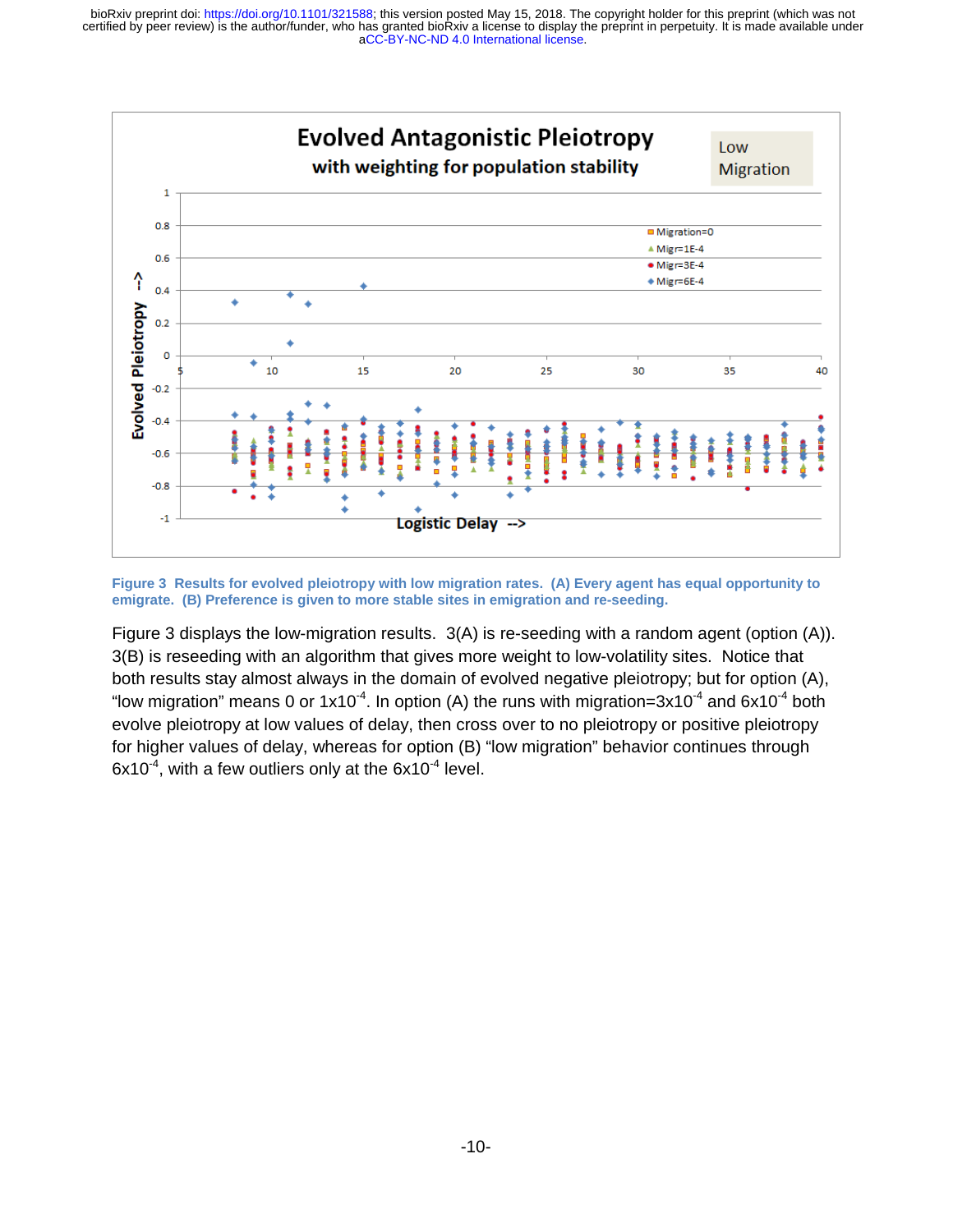

**Figure 4. Results for evolved pleiotropy with high migration rates. (A) Every agent has equal opportunity to emigrate. (B) Preference is given to more stable sites in emigration and re-seeding.**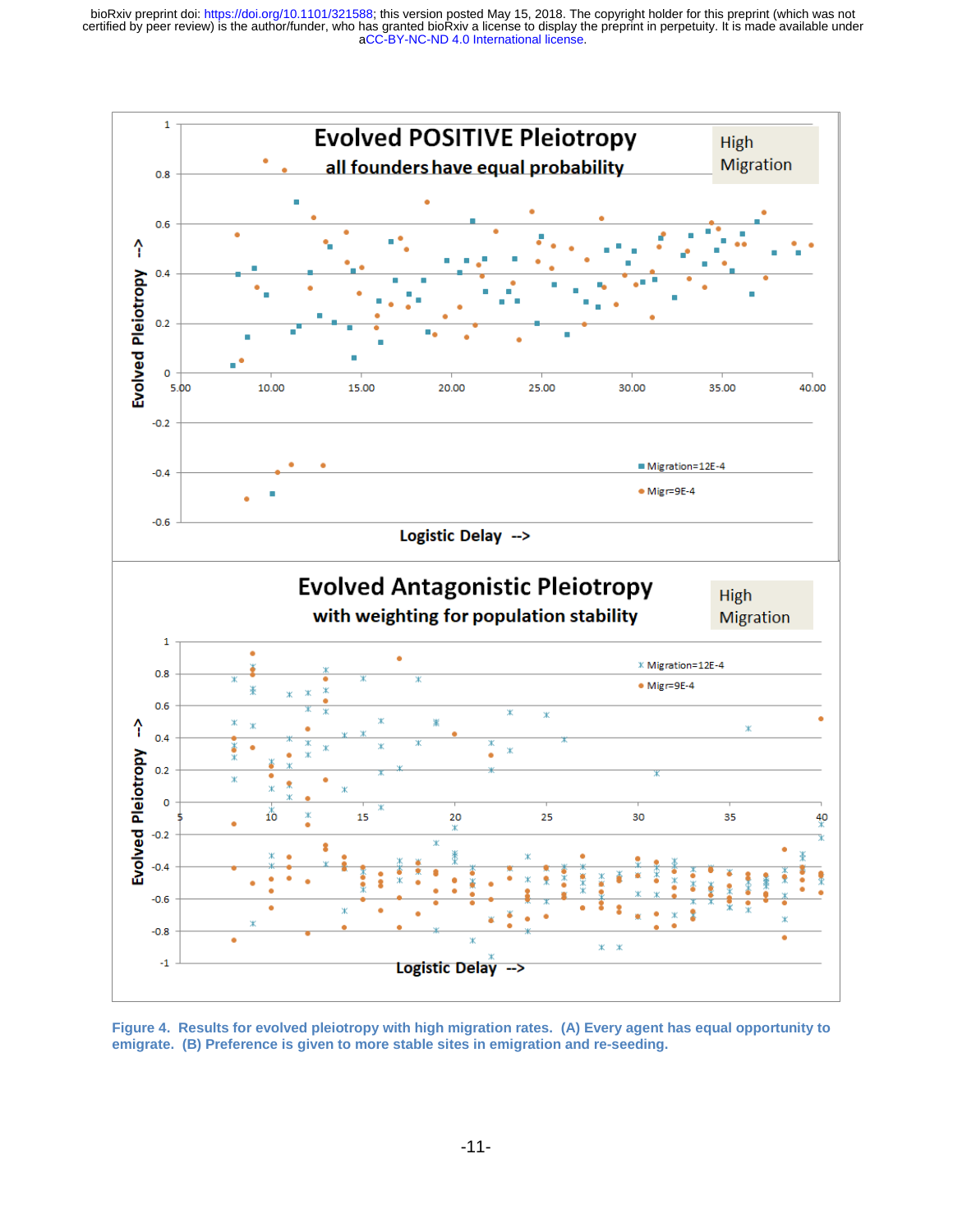Figure 4 displays the high-migration results. Option (A) does not evolve antagonistic pleiotropy. Option (B) continues to evolve antagonistic pleiotropy most of the time at migration=9x10<sup>-4</sup> and about half the time even at  $12x10^{-4}$ .

# **Detailed Description of the Model**

The individual-based model consists of 100 sites, each governed by delayed logistic population dynamics with a steady-state population of 100 agents. The logistic delay (measured in time steps) is a parameter of the model. Agents have 3 evolving genes:

- Gene for lifespan. Senescence is a step function, and the agent dies abruptly when its age reaches the genetically-imposed limit.
- Gene for fertility, the probability  $(0 < p < 1)$  of creating a (mutated) clonal copy in each time step.
- Gene for pleiotropy. This is a number between -1 and 1 which affects the mutations of fertility and lifespan genes. For pleiotropy=0, fertility and lifespan mutations are independent. For pleiotropy= $\pm$ 1, fertility and lifespan mutate in lockstep, with higher fertility always leading to proportionally longer (shorter) lifespan. For intermediate values of pleiotropy, there is a proportional mix of linked mutations and independent mutations.

In each time step,

- Each agent may reproduce clonally with a probability determined by its fertility gene. Offspring genes undergo small, random and linked mutations.
- Each agent must die of old age if its age exceeds its lifespan gene.
- Each agent may die of crowding, with a probability that is proportional to the site population as it was D time steps in the past, where D=delay is a parameter of the model. (Specifically, the probability is [delayed pop]/100 \* [avg fertility]. 100 is the steady-state population, always the same for all sites and times. Avg fertility is the site average of all the agents at that site. This formula assures that for each site, timeaverage birth rate = death rate when population =  $100$ .

When a site oscillates to extinction, it is reseeded by a single random agent from one of the remaining sites (A). In a variation, the founding agent is chosen with a weighting factor for site life; sites that have lasted longer without oscillating to extinction are favored (B). The justification for this feature is that for the sake of computational efficiency we are re-seeding the vacant site immediately, but in reality the process is stochastic and requires time, favoring those sites that last for a time.

Optionally, there is a probability (for each site in each time step) for random emigration from another site. The emigrant agent may be chosen at random or, as above, it may be chosen with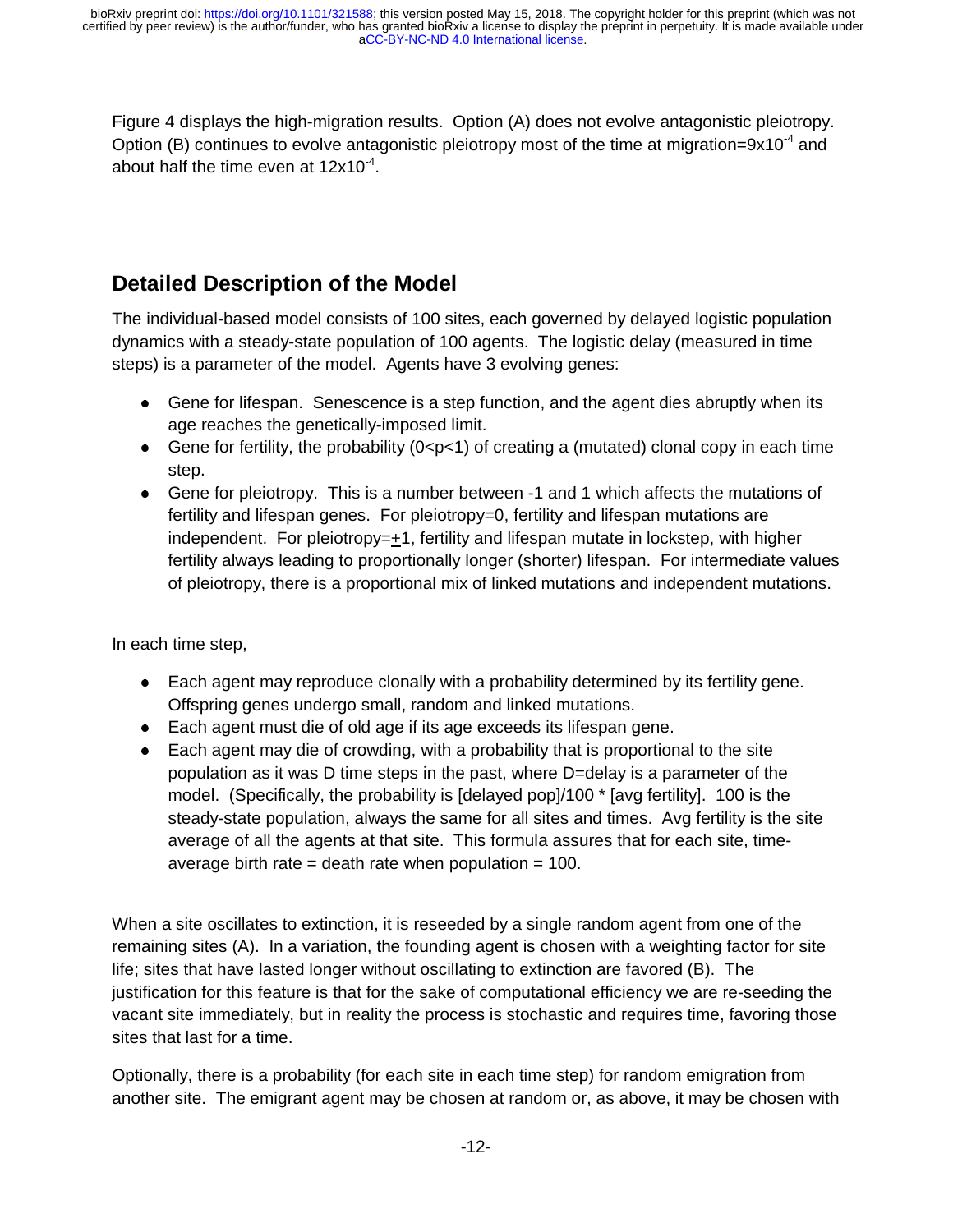a weighting factor that prefers sites that have lasted longer. The migration rate is one parameter affecting the relative strengths of group- and individual-selection.

Each run was initialized for 25,000 time steps to allow fertility, lifespan, and pleiotropy to evolve past the point where initial conditions have been lost from the system's memory. (This is a complex system with unpredictable behaviors, so it does not reliably reach a steady state in this time frame, or ever.) After 25,000 time steps, the system begins averaging on three different time scales. After the three averages converge to agreement, generally 40,000 – 50,000 time steps, the run is ended and results recorded.

## **Discussion**

When Williams [1] proposed the AP theory of aging, it was 1957, and his concept of genetics was Mendel's. It was natural to assume, by analogy with human machines, that genes generally corresponded to traits, and that multiple functions for one gene was an exception. We now know that biological organisms are not designed the way humans would design them, and that multiple overlapping functions for a gene are the rule, not the exception. We should not be surprised if genes that regulate lifespan have other functions because most genes have more than one function. What is surprising is that despite the high cost of senescence in the wild, evolution has not been able to bypass pleiotropy by separating the benefit from the cost. In every other component of fitness, a strength in one area does not entail a necessary cost in another. (We don't expect that animals that can fly must have compromised eyesight, or that animals with a keen sense of smell must pay a price with diminished speed or strength.) I suggest that there may be an adaptive value to maintaining an antagonistic link between higher fertility and shorter lifespan.

Traditionally, every time pleiotropy is observed in connection with a gene that affects lifespan, it has been interpreted as vindication of Williams and corroboration of the pleiotropic theory. However, we have seen that pleiotropy can be imposed as a precondition or it can be evolved after the fact. It can be mandatory or it can be optional. Williams's theory applies to imposed, mandatory pleiotropy. If pleiotropy evolves—if pleiotropy derives from natural selection for —if pleiotropy derives from natural selection for<br>ning. Observations of evolved pleiotropy should<br>is of aging, but rather as support for programme<br>at the population level. pleiotropy—then it has a very different meaning. Observations of evolved pleiotropy should not —then it has a very different meaning. Observations of evolved pleiotropy should not<br>eted as support for the AP theories of aging, but rather as support for programmed<br>n which aging has adaptive value at the population lev be interpreted as support for the AP theories of aging, but rather as support for programmed theories, in which aging has adaptive value at the population level.

In the real world, there is sometimes pleiotropy, sometimes not, agreeing with our results. In some of our runs, the profligate strategy wins. In the real world, profligacy is limited to microbes, with rare but spectacular exceptions, like locust plagues [39], rabbits in Australia [40], and other invasive species [41].

When we observe pleiotropy, how can we tell whether it is imposed or evolved? I have argued that imposed pleiotropy is inescapable. It is a beneficial trait that logically implies long-term degradation. Some frequently-cited examples of pleiotropy in humans include the following: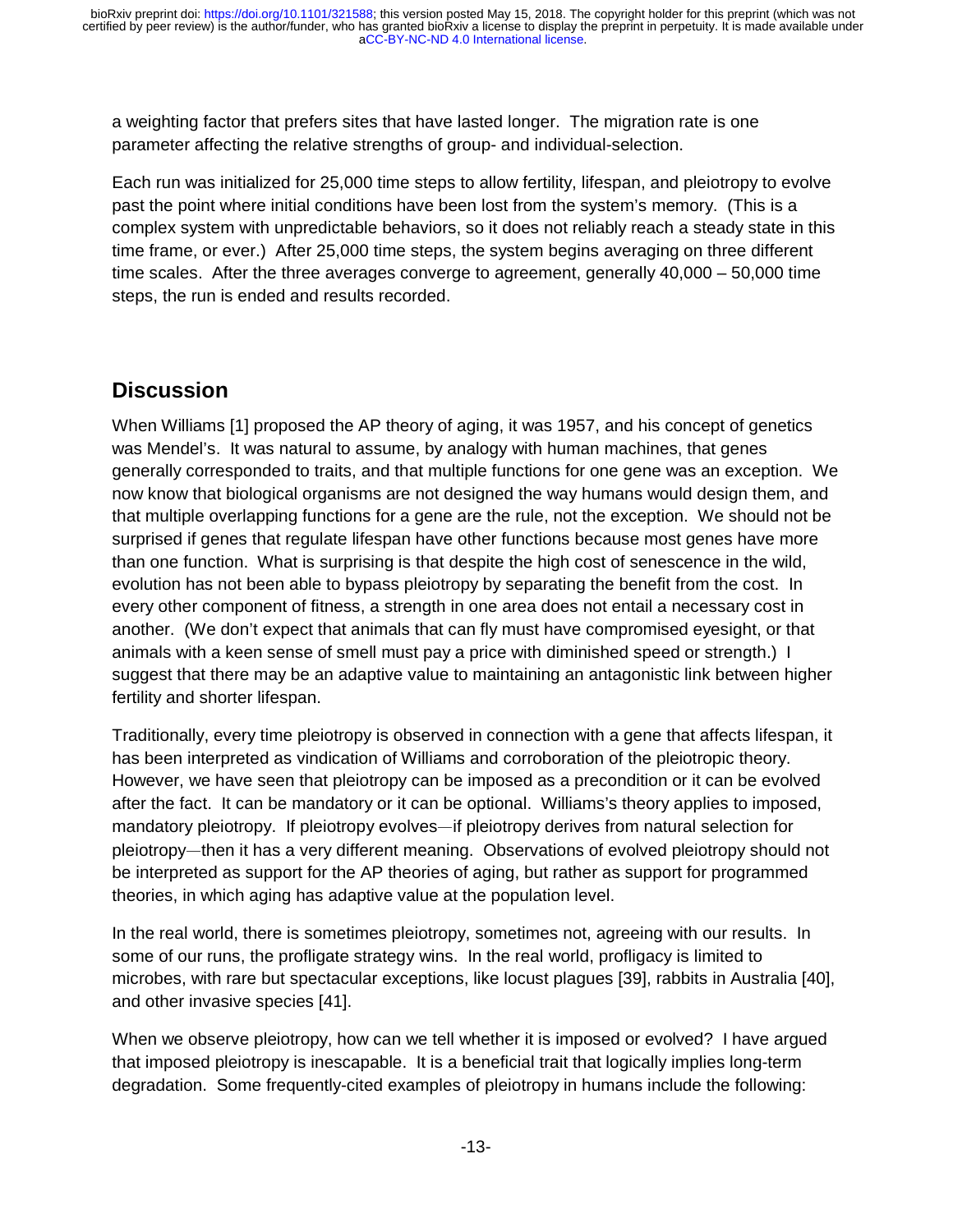- Some genes are important during development, but they fail to be turned off or turned down late in life, with consequences that accelerate aging. These include MTOR [42] and several steroid hormones. Most infamous is FSH, which rises after menopause, with no apparent purpose except to increase risk of heart attack in human females [43]. All these factors, being under epigenetic control, are examples of avoidable pleiotropy.
- Insulin/IGF signaling is necessary for growth and development, but it also increases cancer risk and shortens lifespan [44]. Like TOR, this seems to be better explained by epigenetic programming than by as an unavoidable tradeoff.
- Inflammation is a first line of defense against microbes and a core means of degrading damaged tissue. Nevertheless, inflammaging is the best-studied mechanism that accelerates aging and increases risk of all the diseases of old. Inflammaging may be interpreted as a pleiotropic consequence of inflammation [45], but inflammation contributes in no detectable way to aging during the first decades of life. Thus it might also be seen as the body recruiting a mechanism of self-defense for an application of self-destruction late in life.
- Recently, methylation patterns associated with accelerated aging have been associated with the expression of telomerase, which helps maintain cells in a youthful state [46]. There seems to be no logical reason why these two functions should be connected, so it is a candidate to be understood as evolved pleiotropy.

These examples and others are reviewed by Leroi et al [5], who ask why so few examples of AP have been identified in animal biology but do not question the fundamental validity of the theory that aging is caused by unavoidable tradeoffs.

. Imposed antagonistic pleiotropy is an explanation for why aging evolved despite its individual cost. Evolved antagonistic pleiotropy is a protective trait, a group-selected adaptation built atop the earlier group-selected adaptation of senescence itself.

## **REFERENCES**

- 1. Williams, G., *Pleiotropy, natural selection, and the evolution of senescence.* Evolution, 1957. **11**: p. 398-411.
- 2. Rose, M., *Evolutionary biology of aging*. 1991, Oxford, England: Oxford University Press.
- 3. Guarente, L. and C. Kenyon, *Genetic pathways that regulate ageing in model organisms.* Nature, 2000. **408**(6809): p. 255-62.
- 4. Mitteldorf, J., *Aging is a Group-Selected Adaptation: Theory, Evidence, and Medical Implications*. 2016: CRC Press.
- 5. Leroi, A.M., et al., *What evidence is there for the existence of individual genes with antagonistic pleiotropic effects?* Mech. Ageing Dev., 2005. **126**(3): p. 421-429.
- 6. Stearns, S.C., *The evolution of life histories*. 1992, Oxford ; New York: Oxford University Press. xii, 249 p.
- 7. Arantes-Oliveira, N., J.R. Berman, and C. Kenyon, *Healthy animals with extreme longevity.* Science, 2003. **302**(5645): p. 611.
- 8. Le Bourg, E., *A mini-review of the evolutionary theories of aging. Is it the time to accept them?* Dem Res, 2001. **4**: p. 1-28.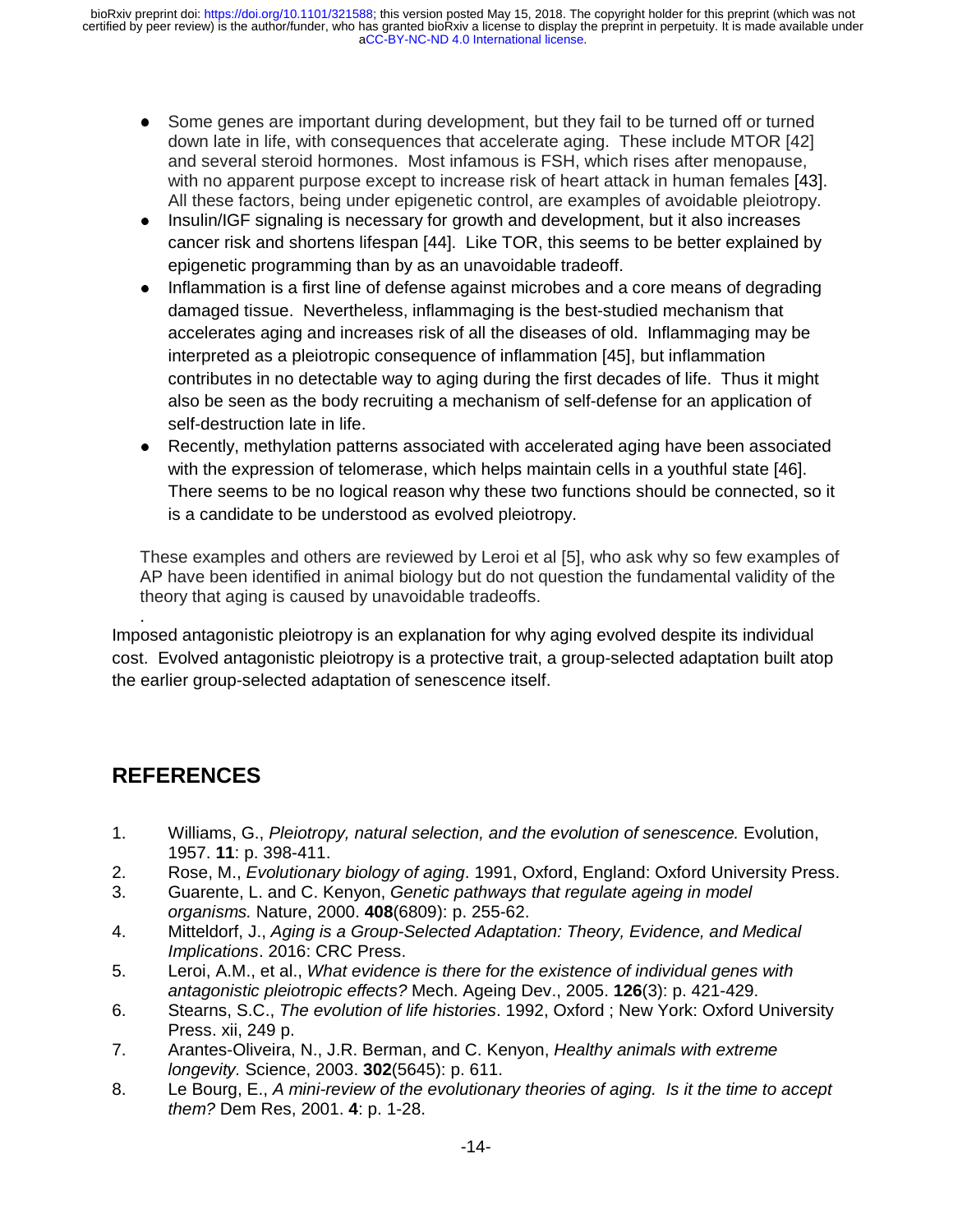- 9. Bassar, R.D., et al., *Direct and indirect ecosystem effects of evolutionary adaptation in the Trinidadian guppy (Poecilia reticulata).* Am. Nat., 2012. **180**(2): p. 167-85.
- 10. Reznick, D., L. Nunney, and A. Tessier, *Big houses, big cars, superfleas and the costs of reproduction.* Trends in Ecology and Evolution, 2000. **15**(10): p. 421-425.
- 11. Selman, C., et al., *Ribosomal Protein S6 Kinase 1 Signaling Regulates Mammalian Life Span.* Science, 2009. **326**(5949): p. 140-144.
- 12. Spitze, K., *Chaoborus predation and life history evolution in Daphnia pulex: temporal pattern of population diversity, fitness, and mean life history.* Evolution, 1991. **45**(1): p. 82-92.
- 13. Williams, P.D., et al., *The shaping of senescence in the wild.* Trends Ecol. Evol., 2006. **21**(8): p. 458-463.
- 14. Williams, G., *Adaptation and Natural Selection*. 1966, Princeton: Princeton University Press.
- 15. Finch, C.E., *Longevity, Senescence and the Genome*. 1990, Chicago: University of Chicago Press.
- 16. Jasienska, G., *Costs of Reproduction, Health, and Life Span in Women*, in *The Arc of Life: Evolution and Health Across the Life Course*, G. Jasienska, D.S. Sherry, and D.J. Holmes, Editors. 2017, Springer New York: New York, NY. p. 159-176.
- 17. Gavrilova, N.S., et al., *Does exceptional human longevity come with a high cost of infertility? Testing the evolutionary theories of aging.* Ann. N. Y. Acad. Sci., 2004. **1019**: p. 513-7.
- 18. Mitteldorf, J., *Female fertility and longevity.* Age (Dordr), 2010: p. 79-84.
- 19. Longo, V.D., J. Mitteldorf, and V.P. Skulachev, *Programmed and altruistic ageing.* Nat. Rev. Genet., 2005. **6**(11): p. 866-72.
- 20. Kirkwood, Thomas B.L. and S. Melov, *On the Programmed/Non-Programmed Nature of Ageing within the Life History.* Curr. Biol., 2011. **21**(18): p. R701-R707.
- 21. Libertini, G., *Non-programmed versus programmed aging paradigm.* Current aging science, 2015. **8**(1): p. 56-68.
- 22. Mitteldorf, J. and C. Goodnight, *Post-Reproductive Life Span and Demographic Stability.* Oikos, 2012. **121**(9): p. 1370-1378.
- 23. Hardin, G., *The tragedy of the commons. .* Science, 1968. **162**: p. 1243–1248.
- 24. Mitteldorf, J., *Chaotic population dynamics and the evolution of aging: proposing a demographic theory of senescence.* Evol. Ecol. Res., 2006. **8**: p. 561-574.
- 25. Galván, I. and A.P. Møller, *Dispersal capacity explains the evolution of lifespan variability.* Ecology and Evolution, 2018.
- 26. Clark, W.R., *Sex and the origins of death*. 1998, Oxford: Oxford University Press. 208.
- 27. Bell, G., *The Masterpiece of Nature: The Evolution and Genetics of Sexuality*. 1982, Berkeley: University of California Press. 635.
- 28. Maynard Smith, J., *Evolutionary Genetics*. 1989, New York: Oxford University Press.
- 29. Wagner, G.P. and L. Altenberg, *Complex adaptations and the evolution of evolvability.* Evolution, 1996. **50**(3): p. 967-976.
- 30. Pigliucci, M., *Is evolvability evolvable?* Nature Reviews Genetics, 2008. **9**(1): p. 75.
- 31. Kirschner, M. and J. Gerhart, *Evolvability.* Proceedings of the National Academy of Sciences, 1998. **95**(15): p. 8420-8427.
- 32. Pepper, J.W., *The evolution of evolvability in genetic linkage patterns.* BioSyst., 2003. **69**(2-3): p. 115-26.
- 33. Trubitsyn, A., *Evolutionary Mechanisms of Species-specific Lifespan.* Advances in Gerontology (Russia), 2006. **19**: p. 13-24.
- 34. May, R.M., *Biological Populations with Nonoverlapping Generations: Stable Points, Stable Cycles, and Chaos.* Science, 1974. **186**(4164): p. 645-647.